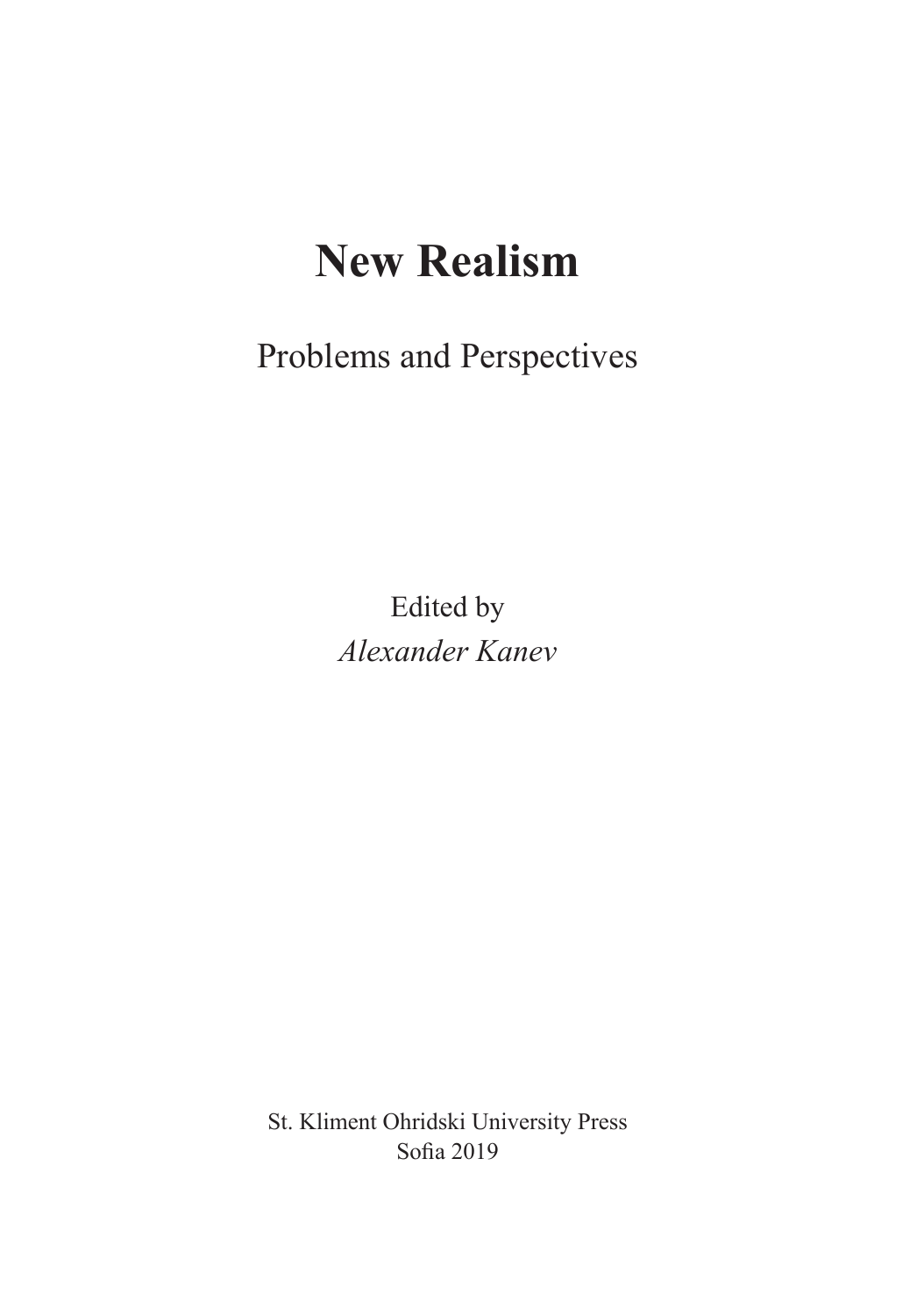# **Preface**

This volume contains 19 papers presented at the International Humboldt Conference on New Realism, held at Sofa University "St. Kliment Ohridski", Bulgaria, 26–28 May 2017. It brings together papers by scholars from universities in Germany, Italy, Bulgaria and Hungary, including the founders of the movement of new realism – Maurizio Ferraris from the University of Turin and Markus Gabriel from the University of Bonn. I owe many thanks to each of the authors for their participation in the conference and their contributions to this volume. I wish to express my gratitude to the Alexander von Humboldt Foundation for the patronage and generous fnancial support of the conference. Thanks also to the Faculty of Philosophy of Sofa University "St. Kliment Ohridski" for providing material and administrative support. Further thanks are due to all those who helped with the organisation of the conference and the publication of this collection. Special gratitude goes to Blagovest Mollov for his editorial help.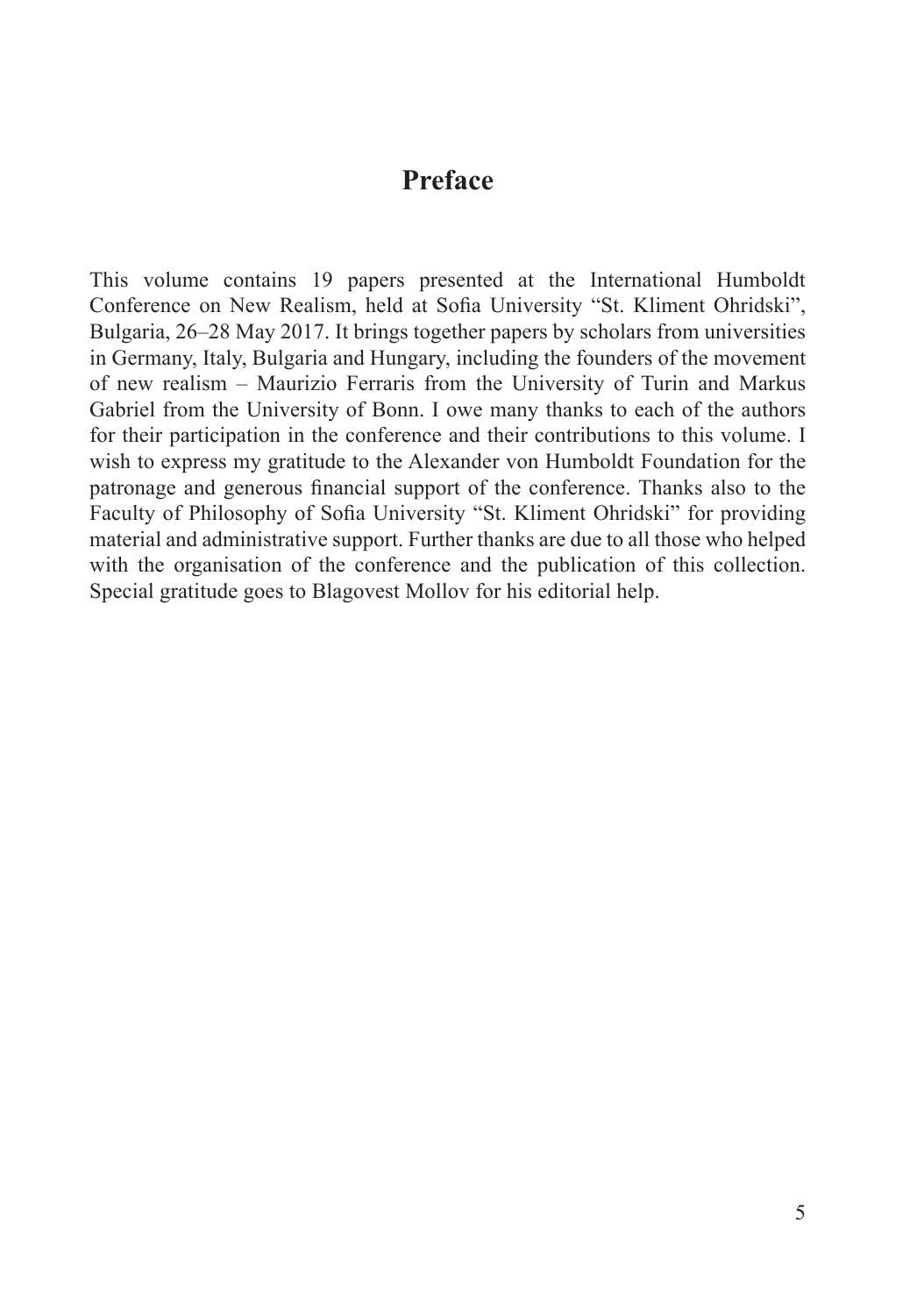# **What Is Context and Distext?1**

*Vassil Vidinsky*

## **1. Realism and contextualism: preliminary remarks**

Realism is a philosophical position which can be defended or contested at least in three different directions. **Firstly**, within the scope of ontology it is a claim about the *existence* of objects. These objects might be of any type – of physical, mathematical, cultural, axiological or metaphysical nature, thus allowing, for instance, one to be a realist about values and an antirealist about numbers at the same time. **Secondly**, within the scope of epistemology it is a claim about the *independence* of these objects from various forms of subjectivity, referring not, however, to our abilities to "build a house" or "write a book", since such a type of dependency between us and the objects is a trivial one. **Thirdly,** within the scope of semantics realism and antirealism are claims about the *truth value* of the statements concerning these objects. In the present paper I will discuss context only in the frst and second aspects; the frst will be treated in realist terms, the second in moderately antirealist ones<sup>2</sup>. The general philosophical idea behind this text is that restricting discussions of realism to scientifc challenges seems to be an arbitrary limitation; as an argument backing this restriction is lacking, discussions of realism should not neglect cultural phenomena.3

In contemporary discussions we sometimes witness the emergence of a certain tension between the terms *realism* and *contextualism*, inasmuch as the frst term would often be associated with objectivity and truth, while the second one – with relativity, constructivism and historical contingency. Some philosophers relate the frst term to precise and experimental scientifc activities, while the second one is quite often related to "postmodern" interpretative strategies and discourses. Such an opposition, however, is valid neither in conceptual terms, nor in historical perspective; it is very likely to be a product of psychological or social tensions, rather than a result of philosophical analysis.

<sup>&</sup>lt;sup>1</sup> I am thankful for the final critical remarks made by Philipp Steinkrüger, Dimitar Bojkov, Viktoras Bachmetjevas, and Vesselin Dafov. This does not imply that they will agree with the concepts and arguments in the paper.

<sup>&</sup>lt;sup>2</sup> The objects and their properties are only partially dependent on our conceptual schemes, linguistic practices, cultural stereotypes and so on.

<sup>&</sup>lt;sup>3</sup> In terms of methodology this is a part of a tendency towards overcoming the opposition between the "analytic" and "continental" traditions of the  $20<sup>th</sup>$  century (in fact this "conceptual" distinction is as meaningful as the opposition between "mammals" and "fast animals"). This opposition is historically and contextually based and it can thereby be sublated.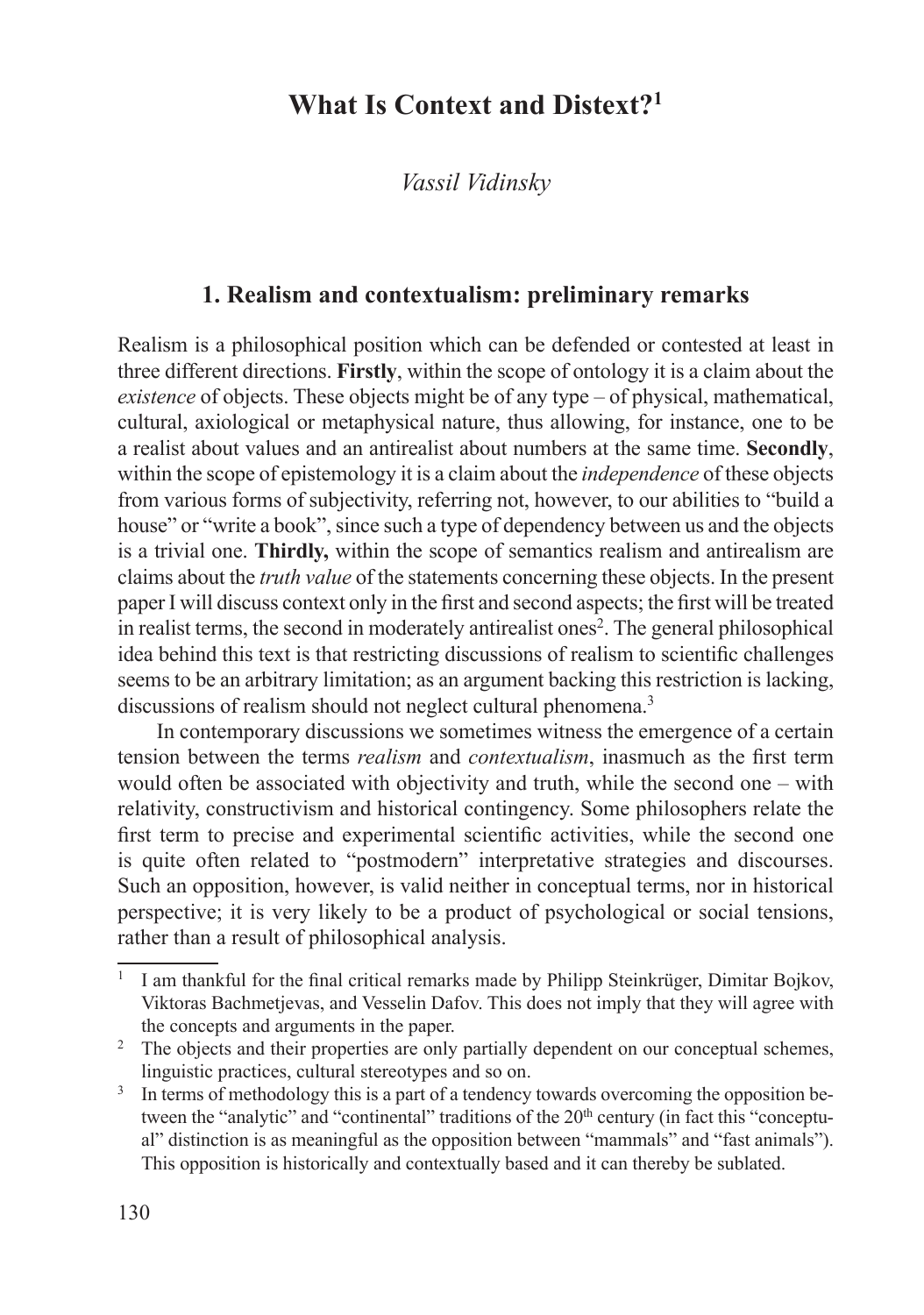The subject matter of context is an interesting one as it mediates complex relations between philosophy, science and culture (between science and art, in particular) and therefore is directly related to the subject matter of realism. I would like to clarify this relation in accordance with the philosophical tradition of *becoming*, *historicism* and *evolution*<sup>4</sup> (which commenced in the 19<sup>th</sup> century), and also in accordance with the more contemporary understanding proffered by the emerging program of *new realism*. <sup>5</sup> For this purpose, the concept of *context* has to be clarifed frst. The term *context*, however, is vague and ambiguous to such an extent that it rarely functions as a philosophical concept despite its constant presence as some kind of a general and self-explanatory idea.<sup>6</sup> On the other hand, philosophical research and theories on context encounter yet another problem: it often happens that the more we probe into this extremely fruitful subject, the more trivial it becomes, and we come up with threadbare conclusions as a result. Without harboring the conviction that I could evade those two types of problems, I will endeavor to present some clarifcations on the subject matter of *context*, as well as one succinct hypothesis on its function. In the end, I will proceed to explicate the concept of *distext*.

 $6$  After the beginning of the 19<sup>th</sup> century there emerges a slow-paced but gradually increasing interest towards this subject. Authors who had a marked impact on the philosophical conception of context include Georg Hegel, Karl Marx, Friedrich Nietzsche, Ludwig Wittgenstein, Willard Quine, Hans-Georg Gadamer, Jacques Derrida, Michel Foucault, David Kaplan, etc. Last year was the tenth anniversary of the international and interdisciplinary biannual conference "CONTEXT", inaugurated in 1997. Each of its meetings is followed by the publication of text collections where philosophers, technologists, psychologists, philologists, etc. share their views on this rather amorphous subject. For a methodological approach and earlier concrete refections on context, see Stephen C. Pepper, *World Hypotheses: A Study in Evidence*, VII ed. (Berkeley/Los Angeles/London: University of California Press, 1942); Gotthard Günther, *Beiträge zur Grundlegung einer operationsfähigen Dialektik*, 3 vols., vol. II: Wirklichkeit als Poly-Kontexturalität (Hamburg: Felix Meiner Verlag, 1979).

<sup>&</sup>lt;sup>4</sup> The evolution (or historical change) of contexts and distexts implies that both empirical and abstract conditions can alter many (possibly all) of the intrinsic and all of the extrinsic properties. We will label *conditional intrinsic properties* all properties that undergo change should conditions themselves be subject to change (all extrinsic properties are in all cases *conditional extrinsic properties*). So which kind of properties can be considered unconditional? The extent to which all intrinsic properties are *conditional intrinsic properties* depends solely on the possible deformations of the conditions. Yet, it is thinkable that extremely dynamic conditions or extremely altered conditions could deform all essential intrinsic properties and quite possibly the existence of the things themselves.

<sup>5</sup> The meaning of the term *context* curiously overlaps with that of Markus Gabriel's term *fields of sense*: "Appearance in a field of sense' is just a technical version of 'being in a context'", see Markus Gabriel, *Fields of Sense: A New Realist Ontology*, ed. Graham Harman, *Speculative Realism Series* (Edinburgh: University Press, 2015, 158ff.). In this view, Gabriel's statement that there exists no world can be positively rendered: there exist only different contexts. The present study discusses the initial conditions of the *dynamics and relatedness of contexts*.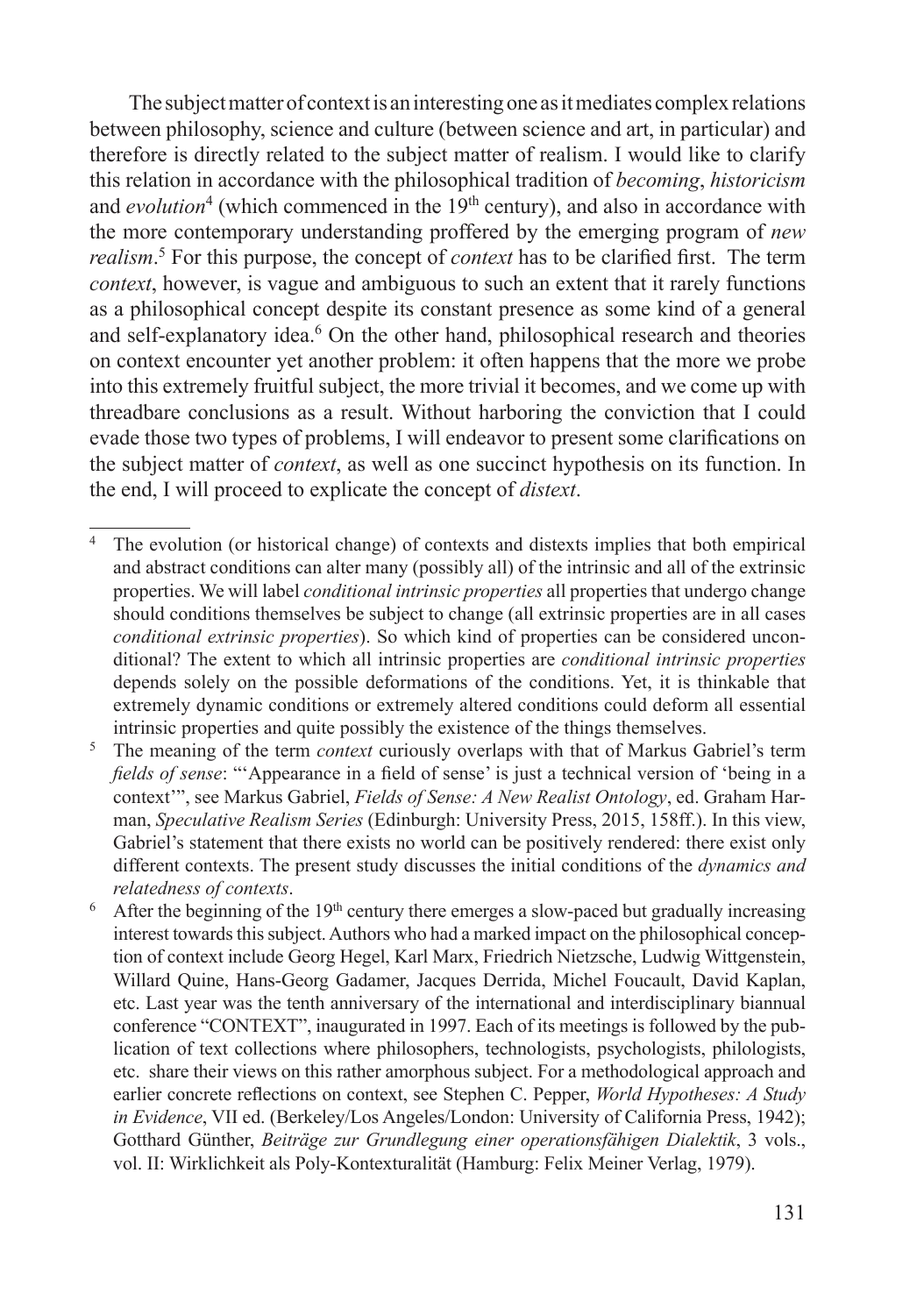## **2. A working concept of** *context*

I will begin by establishing the working concepts to be employed. Of course, this is not a claim to reveal the fundamental essence of each term; it is rather an attempt to coordinate their various historical uses. At present, the question "What is context?" can be replaced by the question "How to understand the concept of context?"

To begin with, by the term **concept** I mean only *rational understanding*. Here are some direct consequences of this narrow explication: (a) the 'concept' allows for accumulation and complexity, just as 'understanding' itself; (b) the 'concept' has mandatory synthetic character; with each analysis improving its synthetic construction; (c) the 'concept' can be developed and improved through historical reconceptualisations.

In order to clarify the concept of context, it seems necessary above all to specify what I mean by the term 'condition', because these two terms (context and condition) are closely related both in history of philosophy and in our everyday usage. I will defne **conditions** (or circumstances) as *defnite or indefnite varieties of objects, predicates, processes and so on, interacting both with one another and with the particular (possibly random) focus object*. These relations need not be causal, yet causality is not excluded from the types of possible interactions; neither is it necessary that there be an *essential* focus object.

We can fnally conceptualize the **context** – it would be all *cultural conditions of possible or actual emergence or existence*. This approach of understanding 'context' can be termed transcendental-historical<sup>7</sup>; respectively, the conditions of possibility and actuality can be spatiotemporal (amorphous or rigid) fragments of possible cultural worlds, conditional historical varieties, institutionalized procedures or even routine and typically communicative situations and abstract, formal multitudes. Within the network of relations, necessarily included in the context, we can detect various subjects, structures, causal relations, analogies, distinctions, etc. Since, of course, this conceptualization of the context is rather general and encompassing, it does not bind us to a specifc approach when dealing with it in the course of our further study. Thus, we have various ways of analyzing the conditions of possibility: as substrate, as structure, and as function. In this paper I will try to explicate only the last one.

We should not, however, omit a third important element. If we have an idea of the particular context of the events observed, we are rather dealing with a **contextual model** (mental contextual model) – *a representation, an interpretation or a construction of relevant context characteristics*. It is obvious that the

<sup>7</sup> One may suggest an analogy (without establishing any identity) with Foucault's approach, more specifcally with his concept of *historical a priori*, repeatedly employed and theoretically developed in Michel Foucault, *L'archéologie du savoir* (Paris: Gallimard, 1969, 166-173.). In Foucault's earlier texts from the 1960s this concept appears along with the notion of the *concrete a priori* [*l'a priori concret*].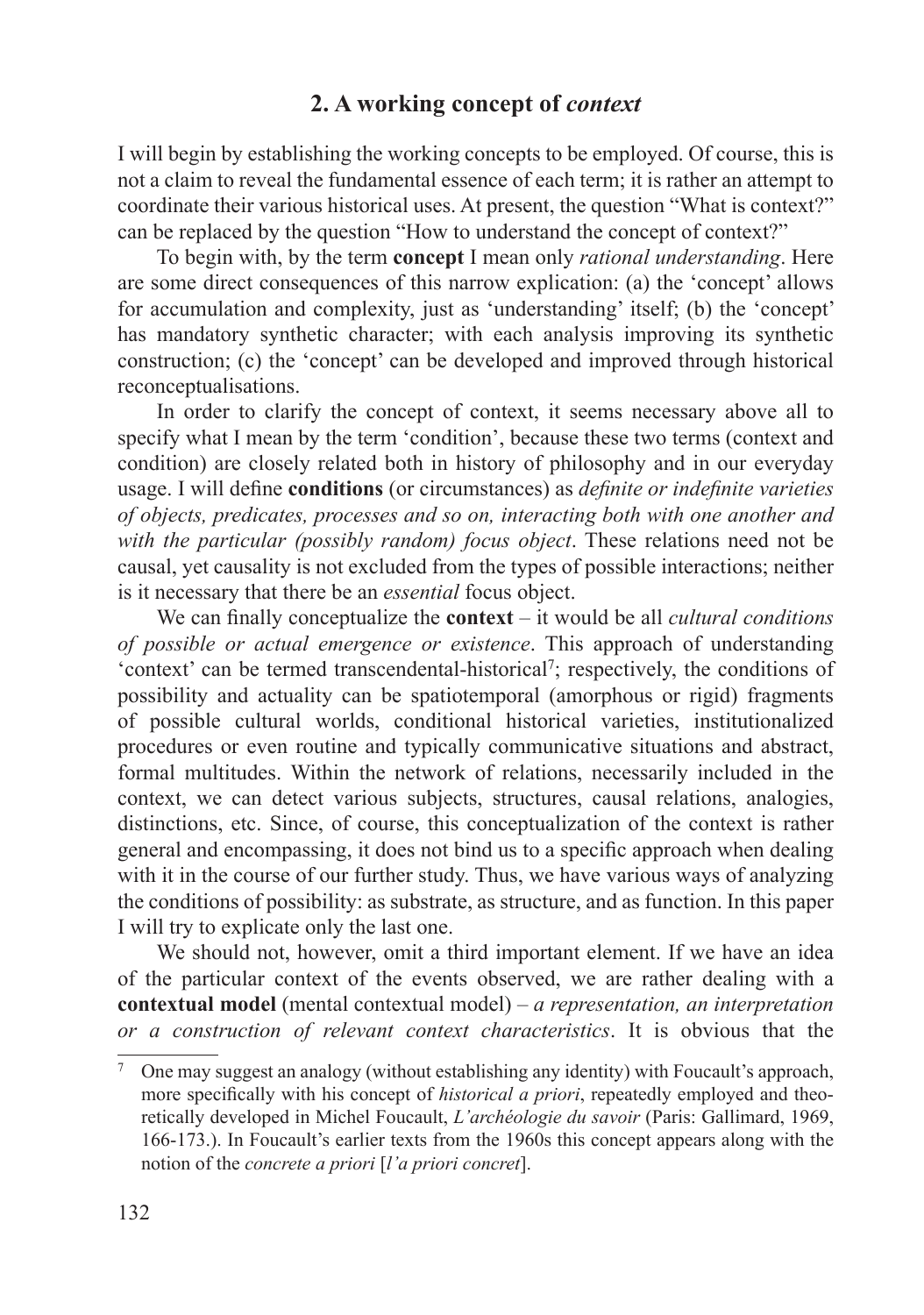contextual model can be a form of reduction (distortion, refraction) with regard to the respective context. It is illustrative that the idea of a contextual model, owing to its subjective and cognitive character, enjoys a much greater recognition within the scope of philosophy (i.e. early empiricism, contemporary cognitivism, some forms of phenomenology) than the very concept of context.

It is worth noting that the relation between the terms *conditions* and *context* is analogical (yet not identical) to the tension and complexity existing between the terms of the non-binary pair *nature* and *culture*. Likewise, the tension between *context* and *contextual model* is analogical (yet not identical) to the tension and complexity existing between the terms of the non-binary pair *society* and *individual*. As context can both employ and transform the conditions, so is the contextual model a secondary formation or transformation of the context (i.e. a transformation of the cultural conditions of emergence or existence). These distinctions are very important because the generalization from *context* to *conditions* allows us to think of the possibility of different cultures existing in very similar or identical conditions, as well as to assume hypothetical non-subject states and problems. And the generalization from *contextual model* to *context* allows us to think of the possibility of different individual notions or practices existing within the framework of similar or identical contexts, as well as to assume the existence of non-anthropological practices.

### **3. Functional interpretation of context**

Inasmuch as the substrate and structural approaches to context have been for a long time the more routine ones, I would like to present briefy a hypothesis on the relation between *conditions*, *context* and *contextual model* through a functional approach, which is more characteristic of philosophy during the second half of the  $20<sup>th</sup>$  century. This functional approach is intended as a methodological (not conceptual) analogy related to Rudolf Carnap, and more specifcally related to David Kaplan's manner of discussing contextuality.<sup>8</sup> The hypothesis consists of two parts, both cases involving the employment of the concept of *function* as a type of dynamic dependency or a principle of transformation.

1. Culture is a *function*, which transforms the conditions of possibility into understanding, i.e. culture is a function, which determines our understanding in a variety of conditions (circumstances). Respectively, different cultures can understand identical conditions differently.

2. Understanding is in turn a *function*, which transforms the context into a contextual model, i.e. that which determines contextual models within a wide

<sup>8</sup> David Kaplan, "On the Logic of Demonstratives", *Journal of Philosophical Logic,* Vol. 8, No. 1 (1979); David Kaplan, "Afterthoughts", *Themes from Kaplan*, ed. Joseph Almog, John Perry and Howard Wettstein (Oxford: Oxford University Press, 1989).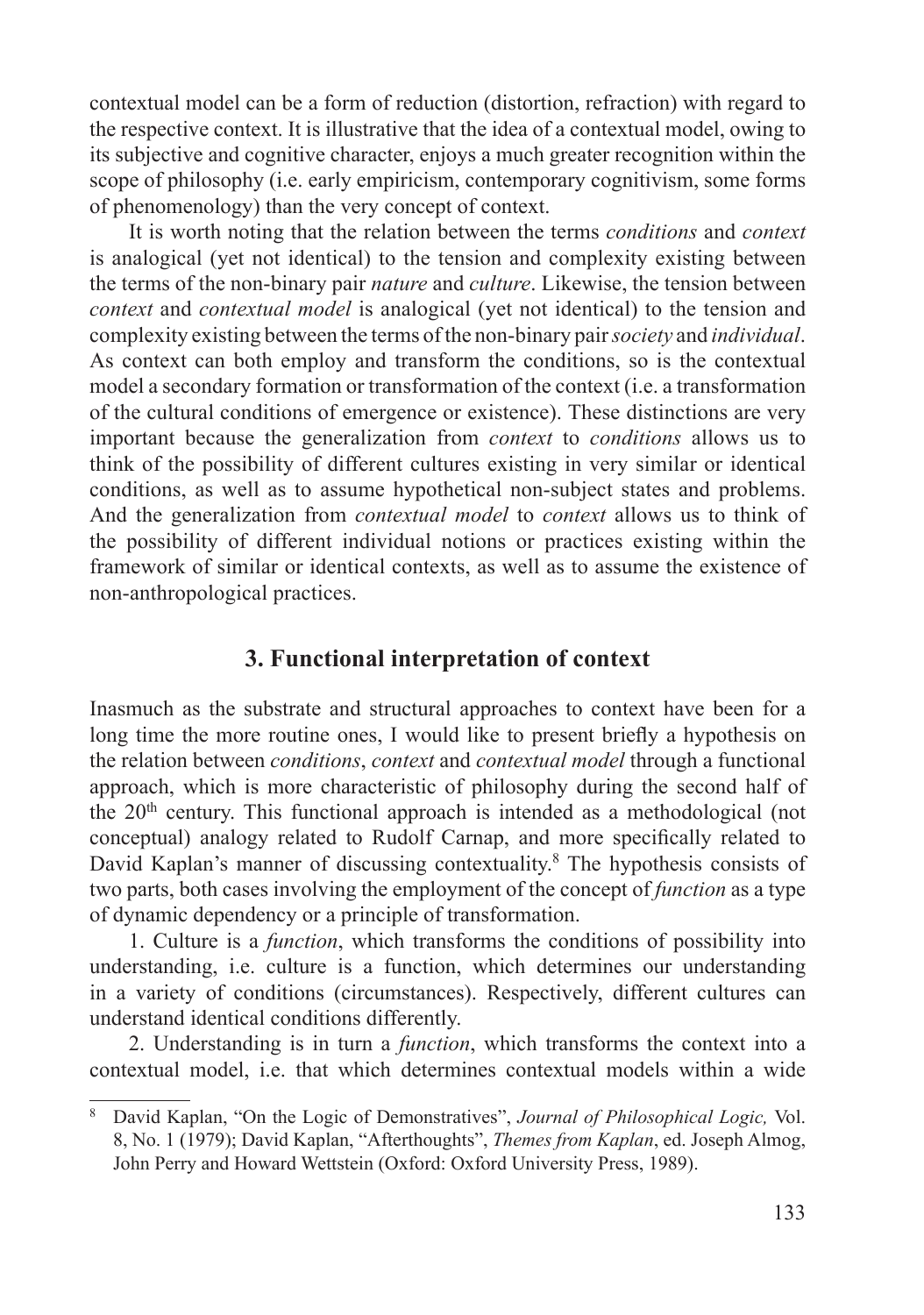variety of contexts. Respectively, different individuals can construct different contextual models within identical contexts.9

This would mean there are two principal functions – culture and understanding – and three determining or determinable elements: conditions, contexts and contextual models. From right to left in this list we observe a recognizable generalization. For clarity we could present these relations in the following way:

*Table 1*

| <i>Culture</i> is a function |                             |                          |  |  |
|------------------------------|-----------------------------|--------------------------|--|--|
| from <i>Conditions</i>       | towards Understanding       |                          |  |  |
|                              | Understanding is a function |                          |  |  |
|                              | from <i>Context</i>         | towards Contextual model |  |  |

The convenience of this hypothesis is that: (a) it is more formal; (b) it does not attempt to explain where conditions come from; (c) it does not analyze the 'nature' or 'essence' of conditions and contexts, it only analyzes their function. The crucial point in understanding the dynamics of this hypothesis is what we mean by *determination*. Firstly, starting from left to right, there is no strict defning or predetermining, only vague determining – this affrms our intuition that culture and understanding are normative (prescriptive) functions, meaning that they allow exceptions. Secondly, the determination could go both ways – from conditions towards understanding and from understanding towards conditions; from contexts towards contextual models and vice versa (this is a difference in relation to Carnap's and Kaplan's approaches). Thirdly, in reverse (from right to left), it is a different type of determination – an epistemological one.

*Two-way determination* and *normativity* (which allows for exceptions) are the most important features of this hypothesis. I would like to specify forthwith that everything said so far does not constitute the full picture. Further below, when dealing with the term *distext*, the present hypothesis will be expanded.

To clarify the differences, let me recall Kaplan's interpretation which specifes the concept of *meaning* by introducing the term *character* (akin to 'linguistic meaning')10 and demonstrating how *character*, *intension* and *extension* relate to one another:

<sup>9</sup> For another type of relation between context and understanding see Henk W. de Regt and Dennis Dieks, "A Contextual Approach to Scientifc Understanding", *Synthese,* 144, 1 (2005).

<sup>&</sup>lt;sup>10</sup> The 'character' of an expression is invariant across contexts (it is context independent) and provides the rule for its correct use in each particular situation: this is an important difference from *Table 1*. Of course, Hilary Putnam's philosophical treatment in "Meaning and Reference" (1973) is more infuential, but Kaplan's approach is more suitable for my methodological analogy.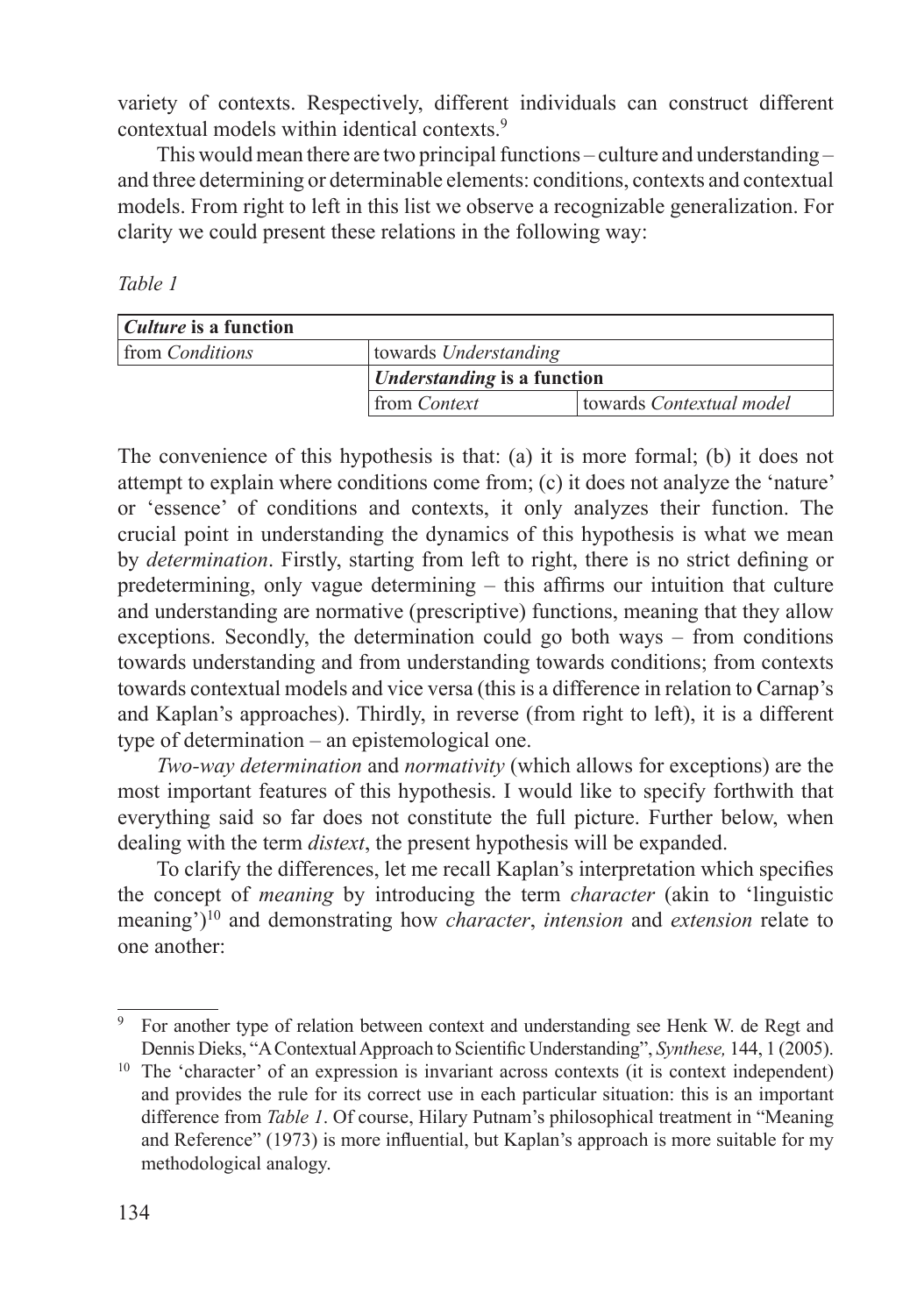*Table 2*

| <i>Character</i> is a function |                                                     |  |
|--------------------------------|-----------------------------------------------------|--|
| from <i>Context</i>            | towards <i>Intension</i>                            |  |
|                                | <i>Intension</i> is a function                      |  |
|                                | from Circumstances of evaluation \towards Extension |  |

Evidently, this second table could serve as an embranchment of the frst one (the initial function in *Table 2* takes the place of the second function in *Table 1*). The embranchment shows that we think of context differently  $-$  in the first case it is treated in general terms, while in the second case it is viewed rather objectively.11 I say "general terms" because the distinction between subjective and objective is sublated in *Table 1* through the notions of transformation, evolution or development. It is exactly this sublation that renders my proposal in this paper *realistic*. Even if cultural transformations have subject character (so far this is the case), they are not simply subjective but are manifested objectively. In history of philosophy, practice and transformation often stand in opposition to the more rigid subject – object division. As is well known, sublating such binary oppositions does not lead to their abolishment.

The tables illustrate two different approaches: whether context is what determines the contextual model (a more general approach described in *Table 1*); or whether context is what determines intension (a semantic or linguistic approach described in *Table 2*). In fact, context can assume both functions since this is not an exclusive disjunction.

# **4. Additional observations on contexts**

**(1) The outside**. It is crucial that context always excludes or removes something, which in each particular case is redundant or unnecessary – *the context always has an outside to itself*. This means that context never determines things completely

<sup>&</sup>lt;sup>11</sup> Kaplan's "Afterthoughts" specifically mentions an objective or metaphysical context – this stands in contrast with the formal, yet subjective approach in John McCarthy, "Notes on Formalizing Context", *Proceedings of the 13th International Joint Conference on Artifcal Intelligence* (Chambery, France: Morgan Kaufmann Publishers, 1993). See commentary and criticism on treating context objectively, as well as a brief overview of the division between objectivist and subjectivist theories on context in Carlo Penco, "Objective and Cognitive Context", in *Modeling and Using Context. Second International and Interdisciplinary Conference, CONTEXT'99. Trento, Italy, September 9-11, 1999. Proceedings*, ed. Paolo Bouquet et al. (Berlin: Springer, 1999). In the present case I distinguish context both from subjective contextual models and mere objective conditions, i.e. context possesses subject characteristics but it is objective, just as human history, society and culture exist objectively.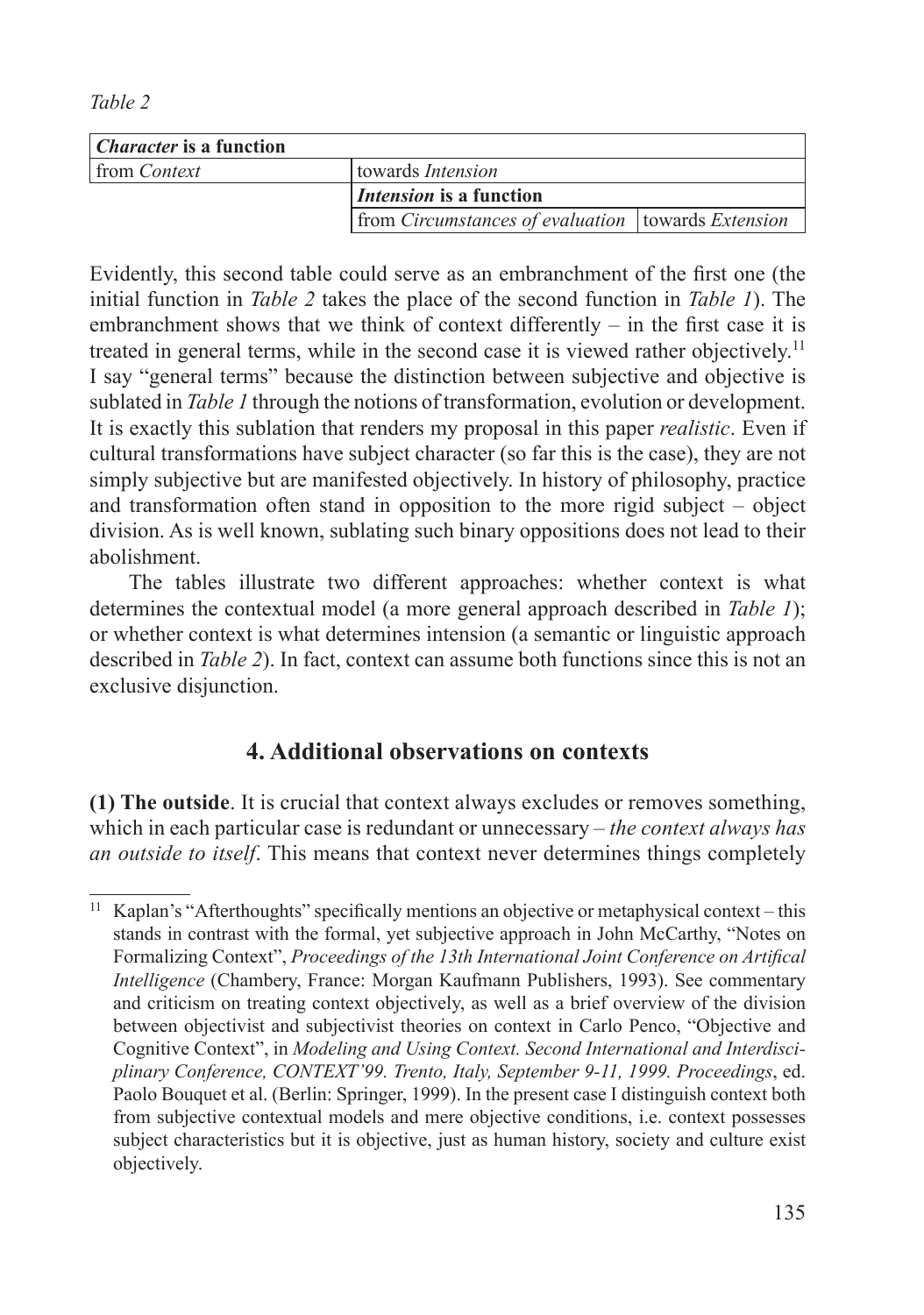(even if we accept the worldview of some fxed causal determinism or monotonic entailment), nor is it something frmly established. On the contrary, it can be transgressed, modifed, and is therefore unstable, according to the defnition given above. Furthermore, in the course of history or communication any context is threatened by outside interventions, which are contingent or accidental for the context itself. This is precisely the idea behind 'contextualization': within the framework of a given context *not anything is possible*, meaning that some things are excluded not because they do not exist (although this might also be the case) but because they do not matter in a particular occasion. And since they can be regarded as redundant and expendable, context can be viewed in each case as a *restrictive resource*, i.e. the cultural conditions of possible or actual emergence or existence are necessarily restrictive. We can rephrase it in the following way: some things are contextually impossible, yet through intervention from the outside they could become actual. Of course, the idea of intervention is a risky one – context, itself a conservative resource, offers strong resistance, and the outside factors cannot so easily automate the cultural conditions, so as to ensure unequivocal implementation. Yet, the outside truly contains additional possibilities which are principally omitted by the context. This can be generalized by the following statement: historical tendencies and accumulations always have something outside seeping into them which could possibly become part of history. The outside is grasped and understood only *post factum*, only after the events have taken place.<sup>12</sup>

Putting the subject of 'the outside' for discussion illustrates once again the context's *limitedness*, i.e. what exactly is conditionally excluded in a particular context and what takes place around this *conditional limit*. It is partly science – or more specifcally research, and partly art – or more specifcally the avantgarde, that always transform these conditional limits. In turn, science and art must (preserve or) establish other or entirely new types of limits. Such a contextual transformation serves to expand understanding, along with the possibilities of individual contextual models, and could ultimately be considered a signifcant expansion of human sensory and speculative nature. In one particular aspect this expansion is manifested in the history of human beings and their culture as *Homo sapiens technicus*. 13

So far it is evident that the transcendental-historical approach treats context in contrast to certain modern formal approaches.<sup>14</sup> Moreover, explicating the

<sup>12</sup> Vassil Vidinsky, *Sluchaynosti. Istoricheska tipologiya* [*Contingencies. Historical Typology*] (Sofa: St. Kliment Ohridski University Press, 2017). p. 250, pp. 371-372.

<sup>&</sup>lt;sup>13</sup> See Vassil Vidinsky, "*Homo sapiens technicus* i eksperimentite s prirodata (versiya 1.5)" [*Homo sapiens technicus* and the experiments with nature (v. 1.5)], *Piron*, Vol. 12 – The Inhuman (2016).

<sup>&</sup>lt;sup>14</sup> See McCarthy, "Notes on Formalizing Context"; Varol Akman and Mehmet Surav, "Steps Toward Formalizing Context", *AI Magazine,* 17, 3 (1996). For a proper and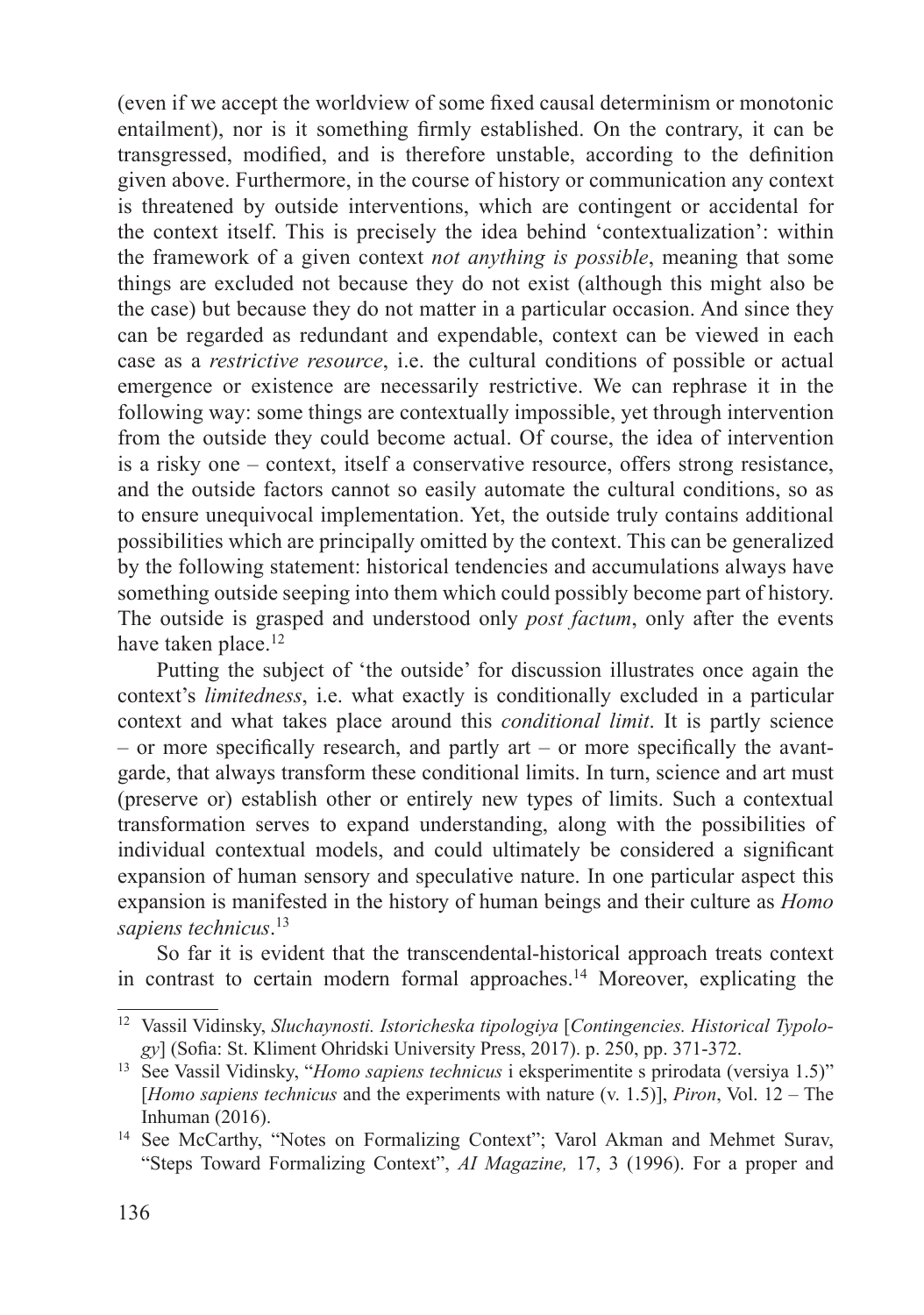differences between the contextual and formal methods could complement our understanding of the concept of context itself. We will proceed to do so in relation to the notions of generalization and contradiction.

**(2) The generalizations**. The statement to be discussed is the following: the generalization from one context to another can be incomplete. A complete generalization is observable only in a few isolated cases, for example, if we move from rational numbers to real numbers, or in more general terms – from one proper subset to the whole set which contains it, as is the case with inclusion relations. However, contextual generalization is often persistently unrealizable, for example, if we move from the context of Bulgarian radical literary avant-garde (B) to the context of European radical literary avant-garde (E). The former is not just a particular instance of the latter, but also has its own rich variety of textual and contextual specifcs. It is only by assuming a more general viewpoint – exactly when the context and specifics of  $B$  are lost – that we could argue that there is an inclusion without anything left out, i.e. *inclusion without remainder*. And the conclusions derived from such a generalization are usually too trivial and serve as a sign of contextual ignorance and misunderstanding of B. We have turned the inside into an outside (B into E), i.e. what was the initial subject of our study has eventually become redundant, and the context of B is lost.

Another reason for the drawbacks in employing such a type of formal generalization of contexts is that context is only sometimes a homogeneous and clearly outlined set, while in most of the cases it manifests itself as an indistinct and conditional diversity (or multiformity) – both synchronically and diachronically (historically). The impossibility for a complete generalization – we can call it *inclusion with remainder* – emphasizes something we already know: context always has a local character. In fact, the more context expands, the more contextuality is trivialized; or, in other words, generalization is a way of neutralizing the very context. Likewise, quite often the most abstract refections on contextuality also become extremely banal, because they fail to grasp precisely the object of their study. This has already been pointed out – context is a specifcation of the possible, i.e. its limitation, a restrictive resource. Its most important property is the specifc type of restriction it is, i.e. the specifc cultural conditions of emergence or existence in each particular case. This is a signifcant drawback to all formal contextual theories – it is not a drawback to their formulation, but to their heuristics.

**(3) The contradictions**. There is a well-known and rather interesting difference between contradictions in classical logic and standard contextual contradictions. While the principle of explosion (*ex contradictione quodlibet*) – namely that *from contradiction anything follows* – is valid for the former, it cannot be applied to the

non-formal rationalization of context see Michel Foucault's works.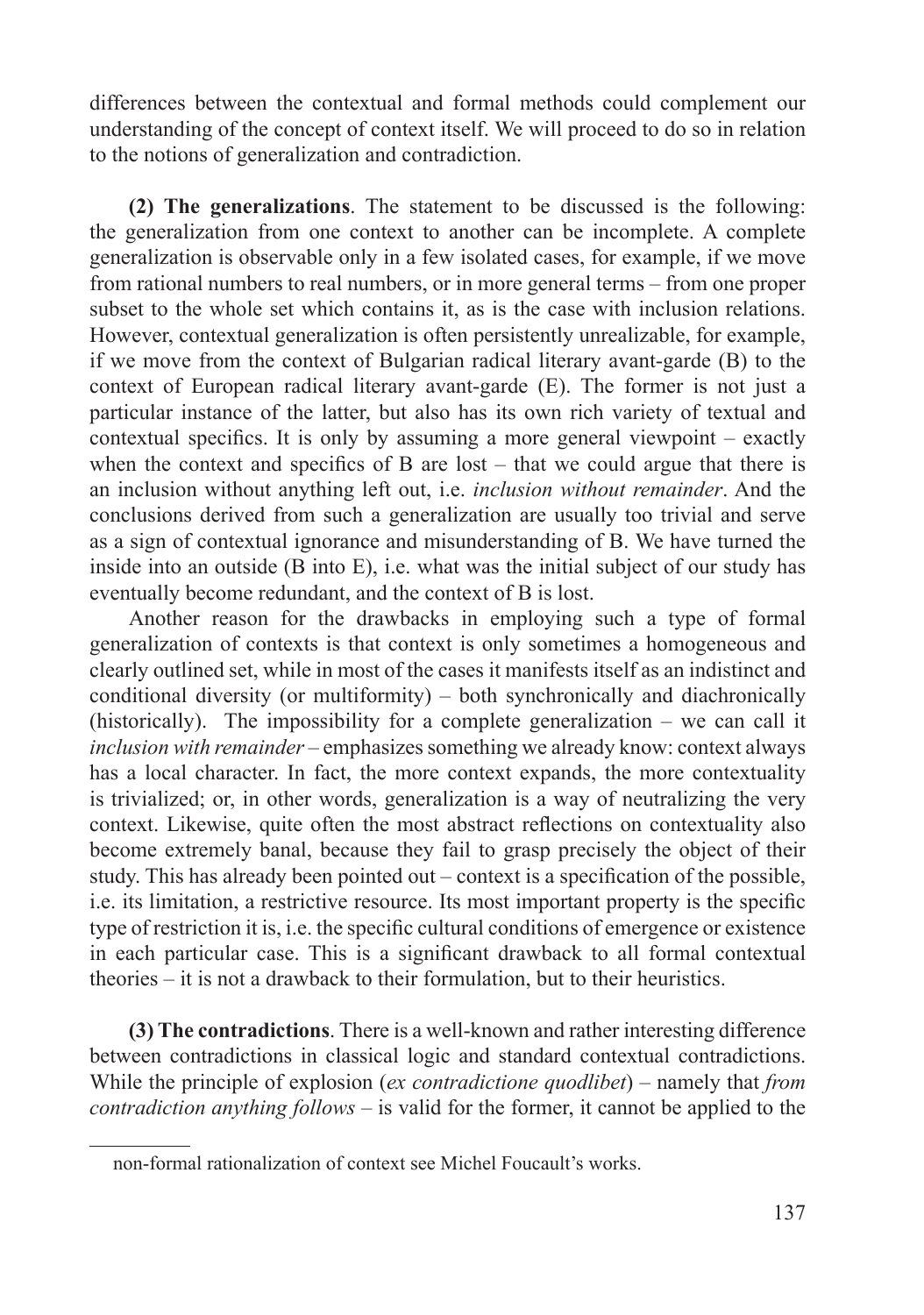latter. In classical formal systems the acceptance of universal contradictions leads to a trivialization of the system, in which anything can become truth. From contextual contradictions follow multitudes of events (sometimes they are unpredictable), but context itself restricts the possibilities. This means that not anything may follow from the resulting contradiction. Moreover, we need a specifc contextual analysis, in order to establish what could possibly ensue from each local case. In fact, different cultures and contexts privilege certain contextual beliefs, transformations and analogies.<sup>15</sup> Identical contradictions in different contexts can produce fundamentally different consequences; moreover, the result can be perfectly traceable and liable to explanation. We could say this is precisely what different cultures differ in: the ways they react to contradictions that took place within them, the ways they cope with them or not, the ways these contradictions transform them and the emerging possibilities, resulting from these contradictions. All this largely determines the processes of stabilization, development and ageing in history in general, since those cultures, which are unable to cope with their contextual contradictions, often experience this situation in the form of a dramatic crisis.

All things considered, this *nontrivial and constructive role of contextual contradictions* pursues the course of the entire human history in its multifarious cultural distinctiveness. It is not to be underestimated that some attempts in the 20th century at introducing logical contradictions within formal systems employ an analogous procedure, which is defnitive of contextual contradictions, namely – localizing the contradiction so that it does not affect the entirety of the system. Indeed, the localized and isolated formal contradiction very much approximates our understanding of contextual contradiction.

If we fnally decide to compare these two types of contradictions via the modal concept of possibility, we will notice yet another difference: it is one thing to have *open possibilities*, as with formal systems (even if some obvious restrictions are specifed), and it is quite another thing to have *contextual possibilities*, as with signifcant historical processes, which necessarily include dynamic tendencies and slow-paced, sometimes even undetectable, changes.

# **5. Distext and dysfunctional functions**

While discussing (1) the outside, (2) the generalizations and (3) the contradictions above, we moved from treating the concept of context towards the relations among different contexts. It was mentioned that context can include another context with or without a remainder; moreover, it became clear that it can overlap or mingle with other contexts, and so on. Furthermore, within the context (or between contexts)

Not to mention that the truth conditions and the conditions of transformation can be dependent on contexts themselves, which in turn may be partaking in a broader context and so on.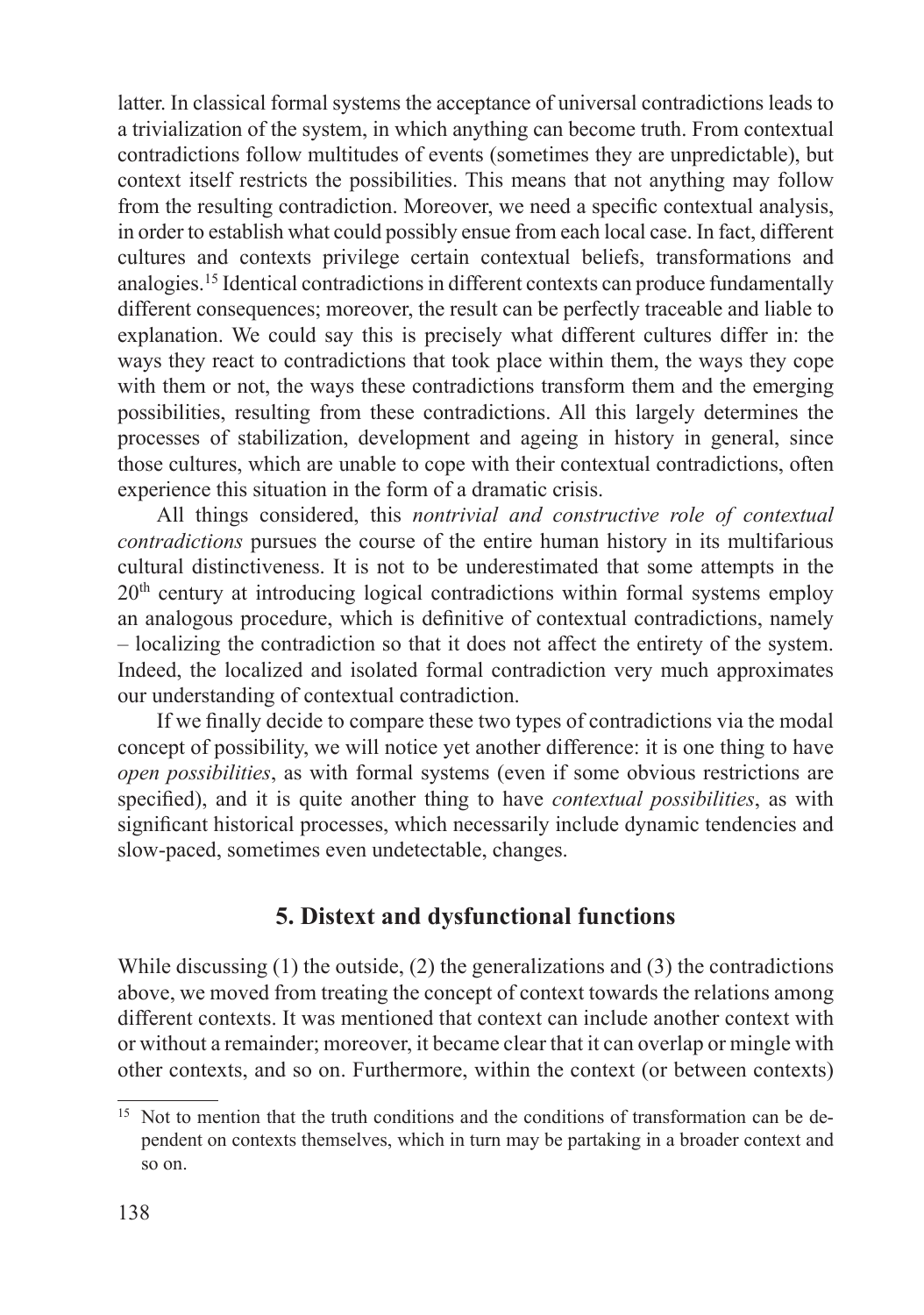we can detect serious *incommensurability*, which is in fact an even more puzzling form than contextual contradictions themselves. In contrast to the necessary visibility and confictual character of the latter, distextual relations (see below) can be latent, implicit or just assuming the form of silent incommensurability. We have two versions of distextuality, which cannot always be so easily distinguished:

**First version**. When certain contradictions cannot be resolved within a given context, the cultural context concerned could completely disintegrate and produce a distext among the newly formed contexts. Or, if we start with the established state of extremely heterogeneous contexts exhibiting no possibility for broader contextual generalization, then we are once again describing a state of distext. We can therefore defne the concept in the following way: **distext** is the *cultural conditions of impossible emergence or existence*.

**Second version**. But **distext** would also describe any given state in which we observe *a break in the cultural conditions of possible or actual emergence or existence*. Or, briefly put: context itself can contain distext. This is not a necessary condition, yet distext is an extremely important part of the more intricate real contexts in which we exist and which we attempt to understand.16

In the frst version of distext (empty relations among contexts) the negation is applied to the possibility. In the second version (empty relations within a given context) the negation is applied to the conditions. In its frst version, distext can be presented more formally, which would further explicate its difference in relation to contradiction: distext is the impossibility to apply norms to relations among contexts (*bridge rules*) or the impossibility to apply axioms for lifting towards a broader context (*lifting axioms*). <sup>17</sup> What is now added to these impossibilities is the second version of distext – a break in the conditions of possibility (including the disruption of the conditions of possibility of understanding).

Typical examples of distextuality can be found at points of various orders: the incommensurable paradigms of Thomas Kuhn, the historical encounters between dissimilar civilizations and cultures during the period of colonization, the proverbial centennial incompatibility between the two pillars of modern physics – quantum mechanics and the general theory of relativity, the existence of avant-garde art in the context of marketing normalization, the isolated ethnical communities or any other internal or external cultural incommensurability. Most commonly, a distext is observed only during a short period of time; it is gradually overcome and contextualized *post factum*, or lifted (sent back) to the level of stark contradictions. Sometimes, however, distext exhibits a long-term and almost invisible presence.

<sup>&</sup>lt;sup>16</sup> Distextual relations themselves can assume more intense or milder forms. At its highest level, distext can be considered an isolated case of *external or internal empty relation*.

<sup>17</sup> Varol Akman and Mehmet Surav, "Steps Toward Formalizing Context". *AI Magazine*, 17, 3 (Autumn 1996), 55-72.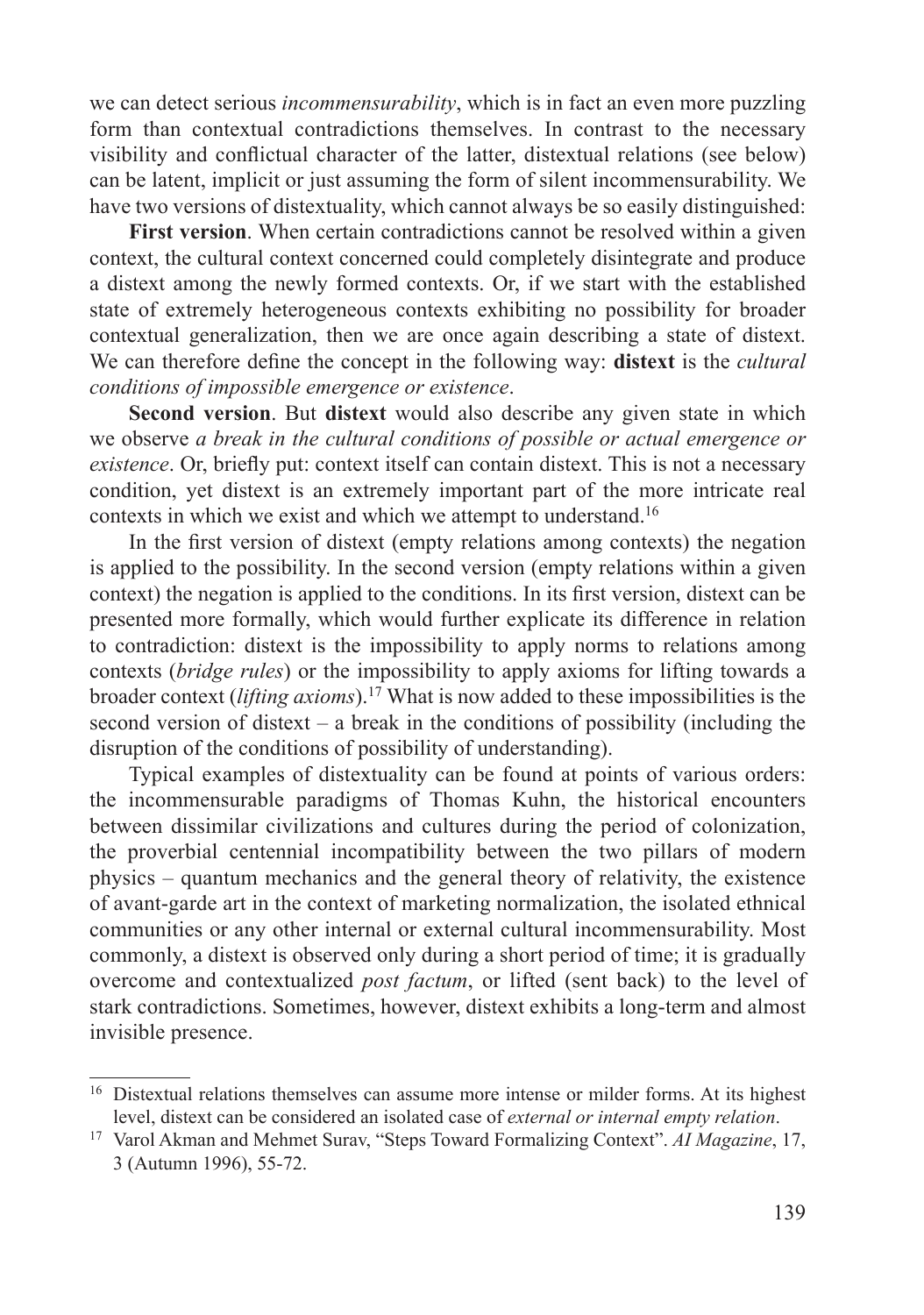If we recall *Table 1* we can immediately ask ourselves – what happens now, in a state of misunderstanding? The question imposes itself since the cultural function, transforming the conditions into contextually understandable ones, also necessarily leaves out broad areas of misunderstanding. What this means is that in one and the same act *culture can employ conditions to produce both contexts and distexts*. The function of misunderstanding, however, is not a separate and independent one, it is just *the dysfunctionality of understanding*. In this situation it is not entirely clear what could be produced as output of the second function in *Table 1*. In other words: what exactly is the product of misunderstanding? Distext often leads to suspicions towards the validity of existing contextual models or even to their disintegration – a process we can refer to with the term *dismodelling*. Most certainly, the output of the second function may contain further surprising fssions, since *dysunderstanding* (i.e. dysfunctionality of understanding) has no clear-cut norm or defnitiveness. Or in even more general terms: misunderstanding can result in omissions, elusions of observation, etc. So, the simplest version would be to designate the output as *lack of model*. <sup>18</sup> This explains why complex contexts, which often integrate distexts, are principally modelled with signifcant diffculty.

Table 3

| <i>Culture</i> is a function |                                        |                              |  |
|------------------------------|----------------------------------------|------------------------------|--|
| from <i>Conditions</i>       | towards Dysunderstanding <sup>19</sup> |                              |  |
|                              | Dysunderstanding is a function         |                              |  |
|                              | from <i>Distext</i>                    | towards <i>Lack of model</i> |  |

Just as *Table 2* served as an embranchment of *Table 1*, so does *Table 3* assume the same spot of embranchments. In contrast to the former overlapping, which was only of a methodological analogy, what is stated here is the following: *every complex context is accompanied by a distext* (some philosophers are inclined to call such really complex and encompassing contexts *worlds*). This means that *Table 3* is essentially a supplement to *Table 1*, it is on the same level of generality and abstraction, and it displays the same sublation between objective and subjective. Thus, it is exactly within the conservative framework of context (as restrictive resource) that the radical character of distext is manifested – as a destabilizing resource or simply as a state of incommensurability. Suspension, omission and dysfunctionality are essentially inevitable factors of human history and culture.

<sup>&</sup>lt;sup>18</sup> The more interesting term would be a positive one, not just "a lack of...", as it is presently formulated. That, however, would require a specifc analysis of a given distext.

 $19$  In the table the term dysunderstanding serves as short for dysfunctionality of understanding.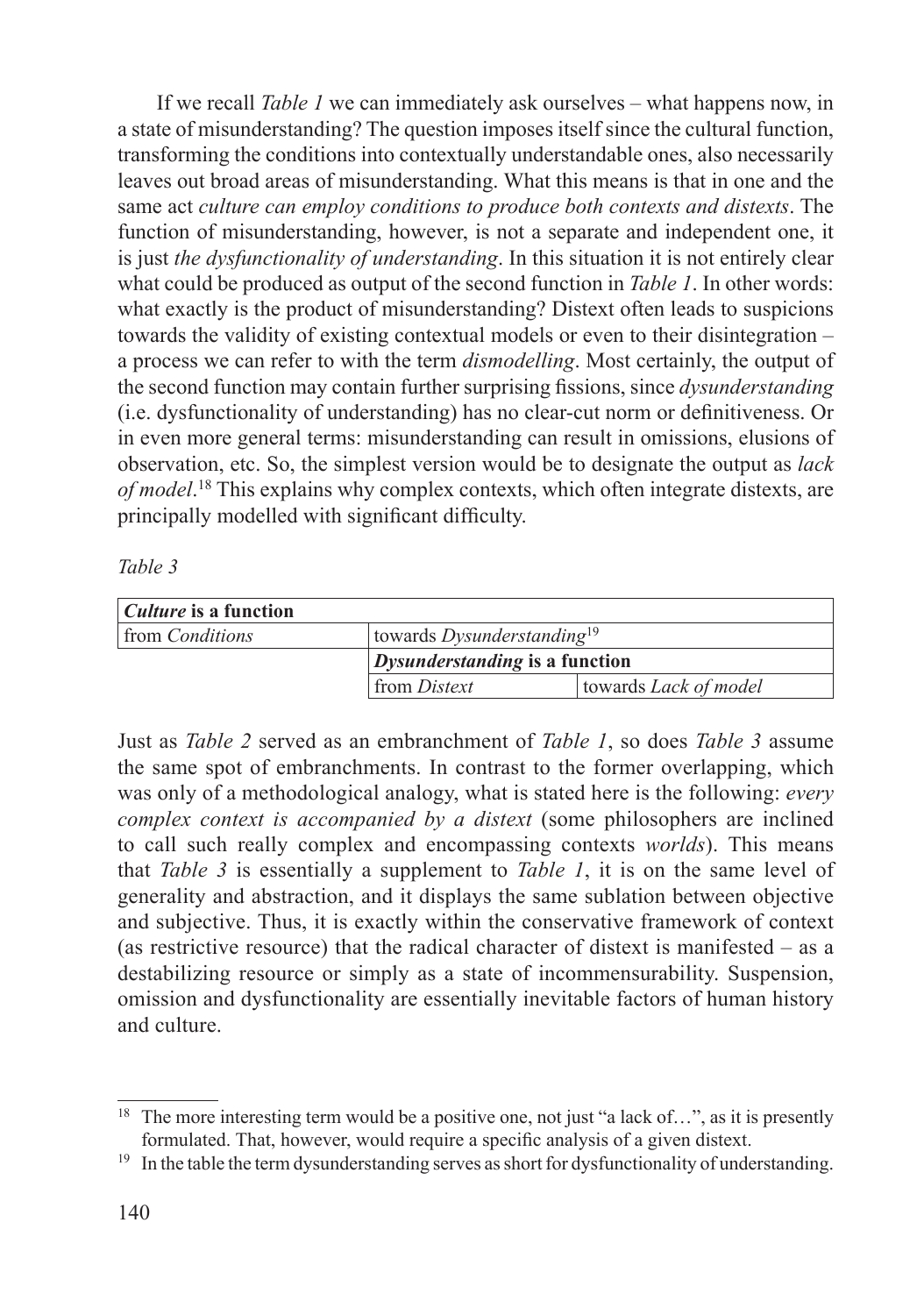## **6. The transcendental-historical approach**

The functional treatment of context and distext presented above (mostly in sections 3 and 5) is a specifc implementation of the more general realist transcendentalhistorical approach employed to defne the basic notions (conditions, contexts, contextual models) and then the concept of distext. This approach allows for other non-functional types of treatment, and, of course, the transcendental-historical view in itself is only one of the possible directions in understanding contextuality and distextuality. In the end, I would like to give an additional ground for the existence and employment of this approach.

Since the multitude of contexts in social, historical, communicational, technological and even ontological terms is immense and heterogeneous, one could assume that there can be no single and universal theory of context. On the other hand, not only does context lack a single "essence", but the instances of the term context represent a heterogeneous aggregate of family resemblances between seemingly similar, yet very different uses. From yet another viewpoint, (1) essentialism and (2) family resemblances are not the only possible variants to choose from. Purely methodologically, we can treat the concept of context via its (3) *contextual differences and transformations*. In such a case, we are neither looking for some internal essence of context (or distext), nor are we seeking to describe the diverse language usage – we are drawing distinctions through actual external relations, but also by way of their objective converted forms. This means that we can trace the *contextual history of transformation*; neither essentialism, nor family resemblances can ever provide us with such results.

#### References

- Akman, Varol and Mehmet Surav. "Steps Toward Formalizing Context". *AI Magazine,* 17, 3 (Autumn 1996), 55–72.
- De Regt, Henk W. and Dennis Dieks. "A Contextual Approach to Scientifc Understanding". *Synthese,* Vol. 144, No. 1 (March 2005), 137–70.
- Foucault, Michel. *L'archéologie du savoir*. Paris: Gallimard, 1969.
- Gabriel, Markus. *Fields of Sense: A New Realist Ontology*. *Speculative Realism Series*, edited by Graham Harman. Edinburgh: Edinburgh University Press, 2015.
- Günther, Gotthard. *Beiträge Zur Grundlegung Einer Operationsfähigen Dialektik*. 3 vols., Vol. II – Wirklichkeit als Poly-Kontexturalität. Hamburg: Felix Meiner Verlag, 1979.
- Kaplan, David. "Afterthoughts". *Themes from Kaplan*, edited by Joseph Almog, John Perry and Howard Wettstein. Oxford: Oxford University Press, 1989, 565–614.
- "On the Logic of Demonstratives". *Journal of Philosophical Logic.* Vol. 8, No. 1 (January 1979), 81–98.
- McCarthy, John. "Notes on Formalizing Context". *Proceedings of the 13th International Joint Conference on Artifcal Intelligence*. Chambery, France: Morgan Kaufmann Publishers, 1993, 555–60.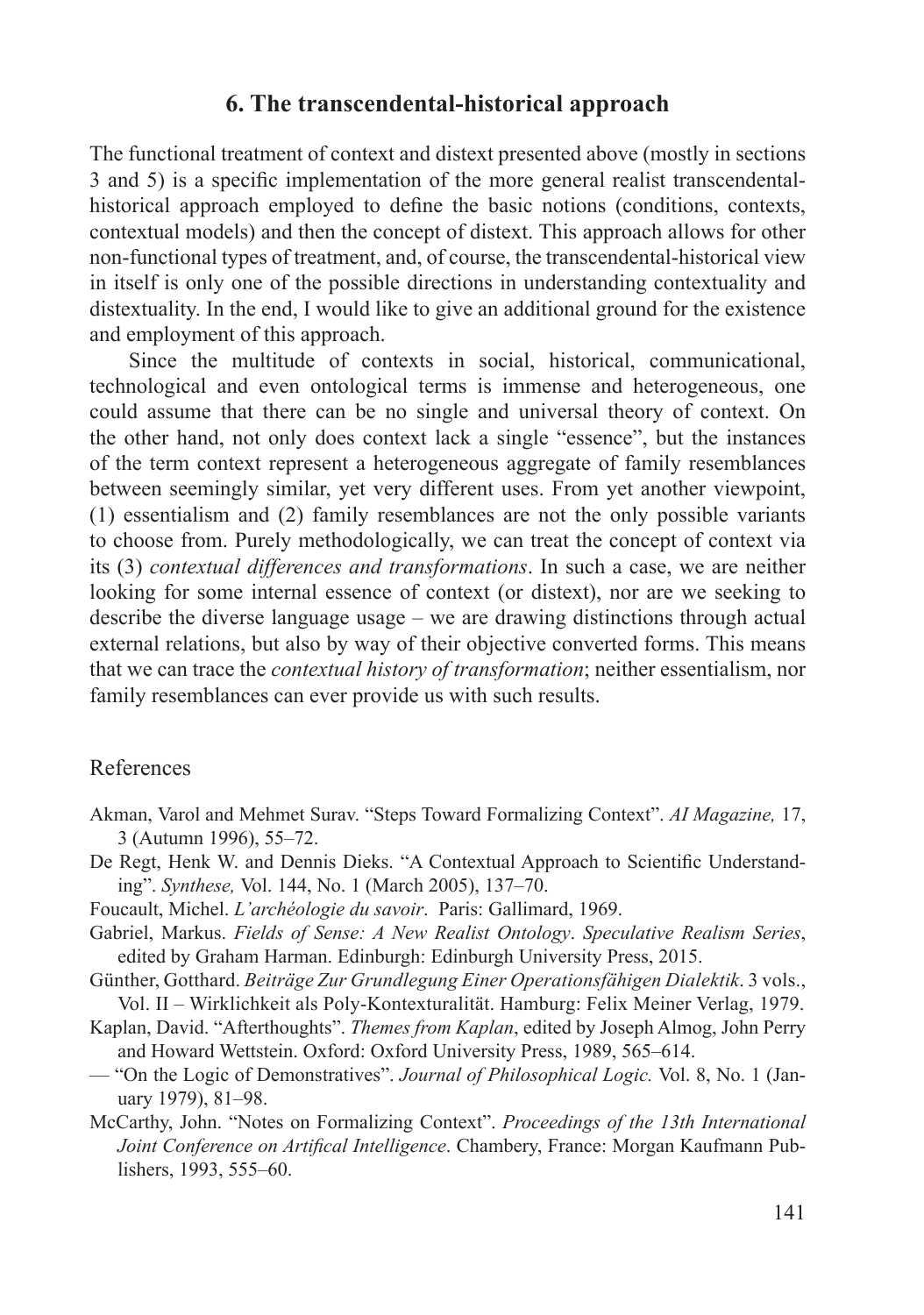- Penco, Carlo. "Objective and Cognitive Context". *Modeling and Using Context. Second International and Interdisciplinary Conference, Context'99. Trento, Italy, September 9*–*11, 1999. Proceedings*, edited by Paolo Bouquet, Luciano Serafni, Patrick Brezillon, Massimo Benerecetti and Francesca Castellani. "Lecture Notes in Artifcial Intelligence" Series. Berlin: Springer, 1999, 270–283.
- Pepper, Stephen C. *World Hypotheses: A Study in Evidence*. Berkeley/Los Angeles/London: University of California Press, 1942.
- Vidinsky, Vassil. "*Homo sapiens technicus* i eksperimentite s prirodata (versiya 1.5)" [*Homo sapiens technicus* and the experiments with nature (v. 1.5)]. *Piron*, Vol. 12 – The Inhuman, October 2016.
- *Sluchaynosti. Istoricheska tipologiya* [*Contingencies. Historical Typology*]. Sofa: St. Kliment Ohridski University Press, 2017.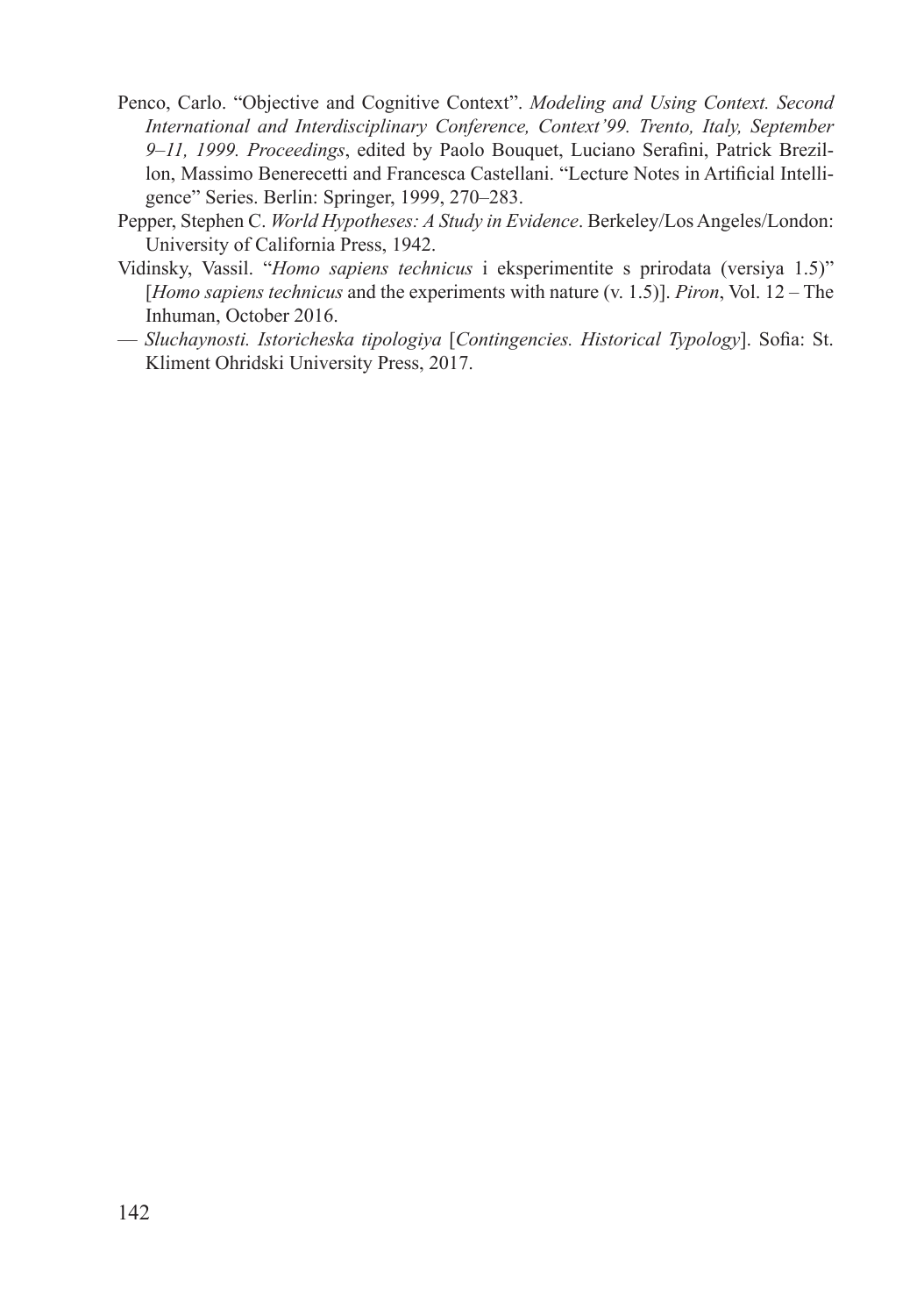# **Contents**

Preface / 5

List of Contributors / 6

1. Introduction: Why *New* Realism? *Alexander Kanev* / 9

#### **Part I Ontology**

- 2. Hermeneutischer Realismus und transzendetaler Idealismus *Anton Koch* / 19
- 3. How is (Non-) Being Possible? *Alexander Kanev* / 31

#### **Part II Social Ontology**

- 4. The Universal Blackboard *Maurizio Ferraris* / 63
- 5. Transgenerational Actions Tiziana Andina / 73

#### **Part III Epistemology and Philosophy of Mind**

- 6. Here Comes the Sun: New Realism's Theory of Perception and the Speck-Star Problem *Markus Gabriel* / 97
- 7. What is a Realistic Concept of Reality? *Jens Rometsch* / 109
- 8. Welcome back Kant. New Realism and Perceptual (Cor)relation *Enrico Terrone* / 120
- 9. What is Context and Distext? *Vassil Vidinsky* / 130
- 10. Wozu brauchen wir den Wahrheitsbegriff? *Christo P. Todorov* / 143

#### **Part IV New Realism and the History of Philosophy**

- 11. Das Sein des Gedankens als Gedanke bei Anselm von Canterbury und die Sinnfeldontologie *Georgi Kapriev* / 151
- 12. Der Neue Realismus und die Wiederentdeckung von Schelling *Stilian Yotov* / 157
- 13. What is Phenomenological Realism? Metametaphysical Considerations *Tobias Keiling* / 187